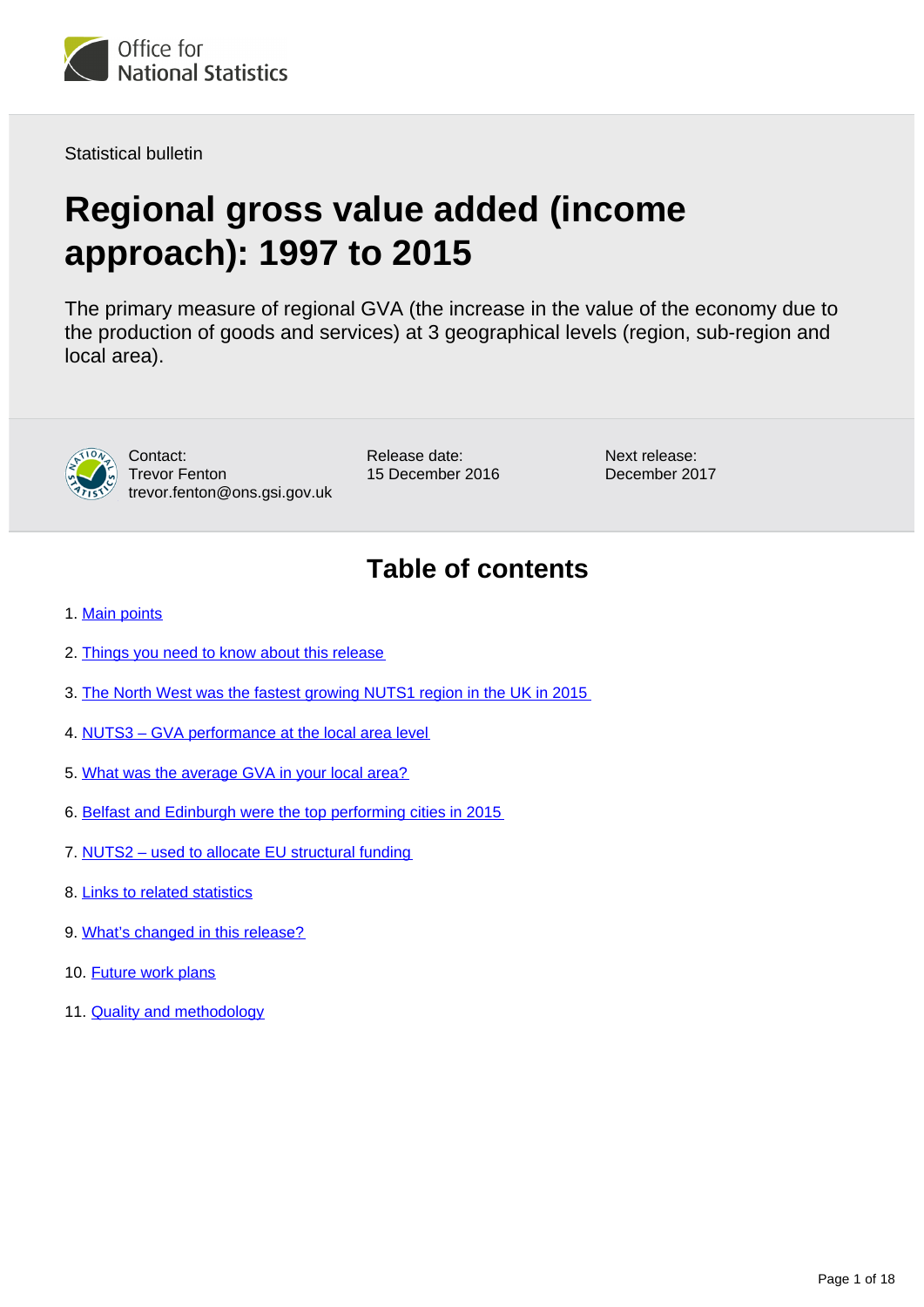## <span id="page-1-0"></span>**1 . Main points**

In 2015 gross value added (GVA) per head of population increased in all NUTS1 regions. The highest annual growth was in the North West at 3.0% and the lowest annual growth was in the East Midlands at 1.0%.

At the regional level, in 2015 London had the highest GVA per head at £43,629 while Wales had the lowest at £18,002.

The North West was also the fastest growing NUTS1 region in the UK in 2015 when looking at annual growth in total GVA (in millions of pounds). Total GVA in the North West grew by 3.6% in 2015. East Midlands had the lowest rate of growth in total GVA at 1.8% in 2015.

Looking at the growth between 2014 and 2015 in broad industry groups, information and communication was the strongest growing industry in the UK (6.9%). The North East (14.9%), South East (10.8%) and North West (8.9%) all performed strongly in this industry.

The capital cities of Belfast (4.7%) and Edinburgh (4.5%) were showing the strongest annual growth in GVA per head in 2015, outstripping Cardiff (2.6%) and London (1.6%).

GVA per head increased in 151 of the 173 NUTS3 local areas between 2014 and 2015. The largest percentage increase was in Solihull (7.9%) and the largest decrease was in Central Bedfordshire (negative 4.4%).

### <span id="page-1-1"></span>**2 . Things you need to know about this release**

Gross value added (GVA) is a measure of the increase in the value of the economy due to the production of goods and services. It is measured at current basic prices, which include the effect of inflation, excluding taxes (less subsidies) on products (for example, Value Added Tax). GVA plus taxes (less subsidies) on products is equivalent to gross domestic product (GDP).

These regional estimates of gross value added are measured using the income approach, sometimes denoted by GVA(I). This involves adding up the income generated by UK resident individuals or corporations in the production of goods and services. It is calculated gross of deductions for consumption of fixed capital, which is the amount of fixed assets used up in the process of production in any period. We also publish [experimental](https://www.ons.gov.uk/economy/grossvalueaddedgva/bulletins/regionalgrossvalueaddedproductionapproach/1998to2013)  [estimates of GVA measured using the production approach](https://www.ons.gov.uk/economy/grossvalueaddedgva/bulletins/regionalgrossvalueaddedproductionapproach/1998to2013), with the effect of inflation removed.

These estimates are consistent with the [National Accounts Blue Book 2016](https://www.ons.gov.uk/economy/grossdomesticproductgdp/compendium/unitedkingdomnationalaccountsthebluebook/2016edition). National aggregates for the components of GVA are allocated to regions using the most appropriate regional indicator available.

GVA estimates in this bulletin are available at three geographical levels, in accordance with the NUTS [classification](https://www.ons.gov.uk/methodology/geography/geographicalproducts/namescodesandlookups/namesandcodeslistings/namesandcodesforeurostatgeography) which came into force on 1 January 2015. The Nomenclature of Units for Territorial Statistics (NUTS) provides a single uniform breakdown for the production of regional statistics for the EU:

NUTS1: Wales, Scotland, Northern Ireland and the nine English regions NUTS2: 40 sub-regions – mainly groups of counties and unitary authorities NUTS3: 173 local areas – principally individual counties and unitary authorities the term Extra-Regio is applied to economic activity that cannot be assigned to any specific region within a country

Further information can be found in chapter 1 of the [regional accounts methodology guide](https://www.ons.gov.uk/file?uri=/economy/regionalaccounts/grossdisposablehouseholdincome/methodologies/regionalaccounts/regionalaccountsmethodologyguideaugust2016.pdf).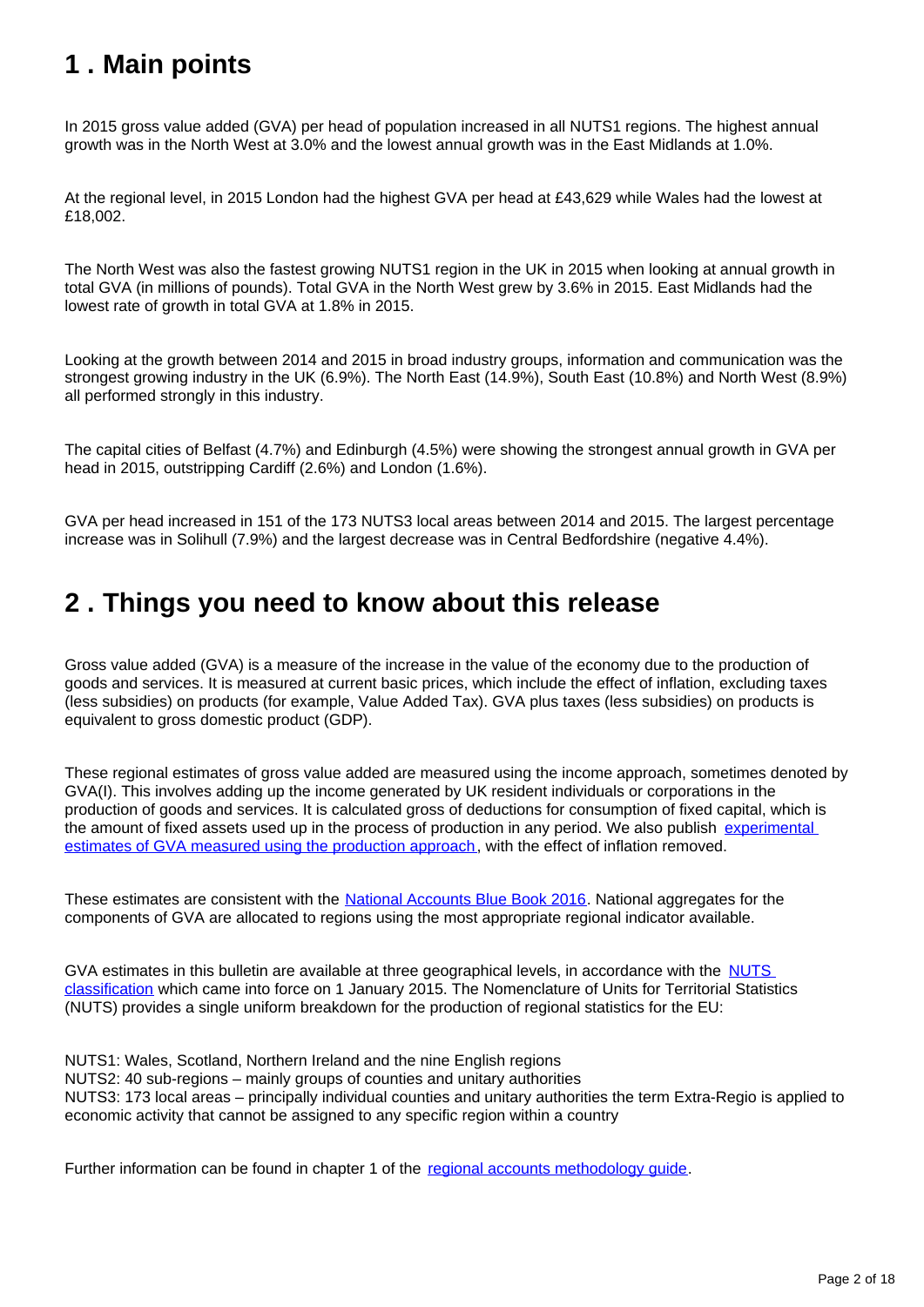The GVA(I) estimates presented here are on a workplace basis (allocated to the location where the economic activity takes place). GVA(I) per head of population is a useful way of comparing regions of different size and is an important indicator for both domestic and European policy purposes. Total GVA(I) estimates in millions of pounds (£m) are divided by the total resident population of a region (including the economically inactive) to give GVA per head in pounds (£). While GVA(I) per head can be a useful way of comparing regions of different size, comparisons can be affected by commuting flows into or out of the region.

These regional GVA estimates update [those published in December 2015 for the period 1997 to 2014](https://www.ons.gov.uk/economy/grossvalueaddedgva/bulletins/regionalgrossvalueaddedincomeapproach/december2015) . Additionally, provisional estimates for the year 2015 are released for the first time. These figures are provisional as national estimates have not been through Supply and Use balancing at the time of this publication.

## <span id="page-2-0"></span>**3 . The North West was the fastest growing NUTS1 region in the UK in 2015**

In 2015 gross value added (GVA) per head for the UK as a whole was £25,601. With Extra-Regio and the statistical discrepancy excluded, the UK per head figure was £25,351. Of the four UK countries, only England had a higher GVA per head value at £26,159. Wales had the lowest GVA per head at £18,002, but its growth between 2014 and 2015 was the highest at 2.8%. The lowest growth was in Northern Ireland at 1.4%.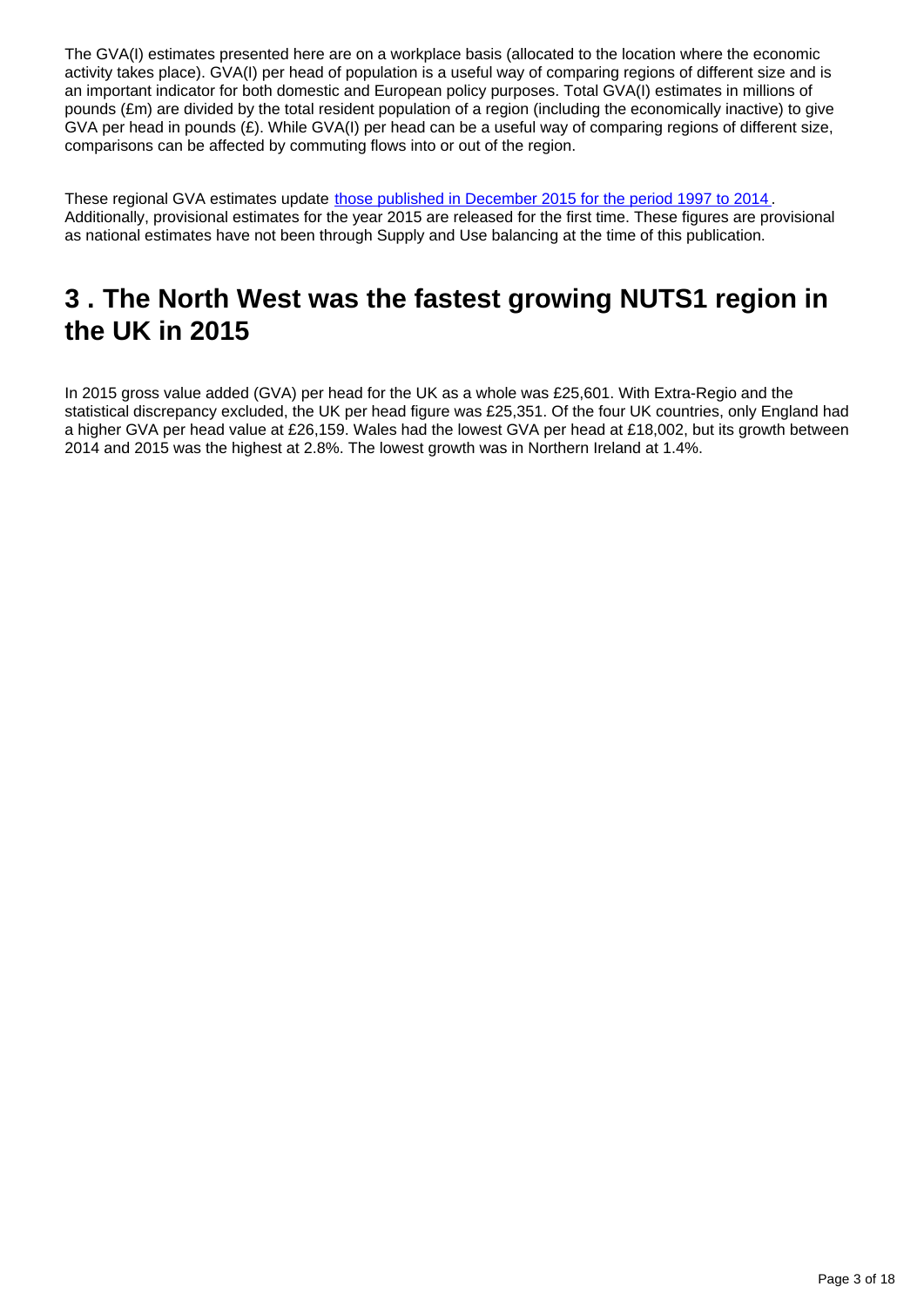| NUTS1 regions GVA per          |        | GVA per head<br>head $(E)^2$ growth on 2014<br>$(\%)$ | GVA per head<br>index (UK=100) | Total<br><b>GVA</b><br>$(\text{Em})^2$ | <b>Total GVA</b><br>growth on 2014 total GVA $(\%)^4$<br>$(\% )$ | Share of UK |
|--------------------------------|--------|-------------------------------------------------------|--------------------------------|----------------------------------------|------------------------------------------------------------------|-------------|
| United<br>Kingdom <sup>5</sup> | 25,351 | 2.1                                                   |                                | 100.0 1,666,342                        | 2.6                                                              | 100.0       |
| North East                     | 18,927 | 2.8                                                   | 74.7                           | 49,677                                 | 3.0                                                              | 3.0         |
| North West                     | 21,867 | 3.0                                                   | 86.3                           | 156,872                                | 3.6                                                              | 9.4         |
| Yorkshire and<br>The Humber    | 20,351 | 2.4                                                   | 80.3                           | 109,704                                | 3.0                                                              | 6.6         |
| East Midlands                  | 20,929 | 1.0                                                   | 82.6                           | 97,887                                 | 1.8                                                              | 5.9         |
| <b>West Midlands</b>           | 20,826 | 1.6                                                   | 82.1                           | 119,769                                | 2.2                                                              | 7.2         |
| East of<br>England             | 23,970 | 1.7                                                   | 94.6                           | 145,651                                | 2.7                                                              | 8.7         |
| London                         | 43,629 | 1.6                                                   | 172.1                          | 378,424                                | 3.2                                                              | 22.7        |
| South East                     | 27,847 | 2.3                                                   | 109.8                          | 249,174                                | 3.2                                                              | 14.9        |
| South West                     | 23,031 | 2.0                                                   | 90.8                           | 126,007                                | 2.9                                                              | 7.6         |
| England                        | 26,159 | 2.1                                                   |                                | 103.2 1,433,164                        | 3.0                                                              | 86.0        |
| Wales                          | 18,002 | 2.8                                                   | 71.0                           | 55,788                                 | 3.0                                                              | 3.3         |
| Scotland                       | 23,685 | 1.8                                                   | 93.4                           | 127,260                                | 2.3                                                              | 7.6         |
| Northern<br>Ireland            | 18,584 | 1.4                                                   | 73.3                           | 34,410                                 | 2.0                                                              | 2.1         |
| Extra-Regio                    | n/a    | n/a                                                   | n/a                            | 16,242                                 | $-19.3$                                                          | 1.0         |

#### **Table 1: NUTS1 regional GVA , 2015 1,2 <sup>3</sup>**

Source: Office for National Statistics

Notes:

1. GVA at current basic prices on workplace basis.

2. Figures may not sum due to rounding in totals; per head (£) figures are rounded to the nearest pound.

3. 2015 estimates are provisional.

4. Shares have been calculated as the regions' proportions of the UK total excluding statistical discrepancy.

5. Per head and per head index figures exclude the statistical discrepancy and Extra-Regio: the off-shore contribution to GVA that cannot be assigned to any region. These are included in the total GVA figure.

In 2015 GVA per head of population increased in all NUTS1 regions. The largest percentage increase was in the North West at 3.0%, just ahead of the North East and Wales, both at 2.8%. The East Midlands had the smallest percentage increase at 1.0%, followed by Northern Ireland at 1.4%.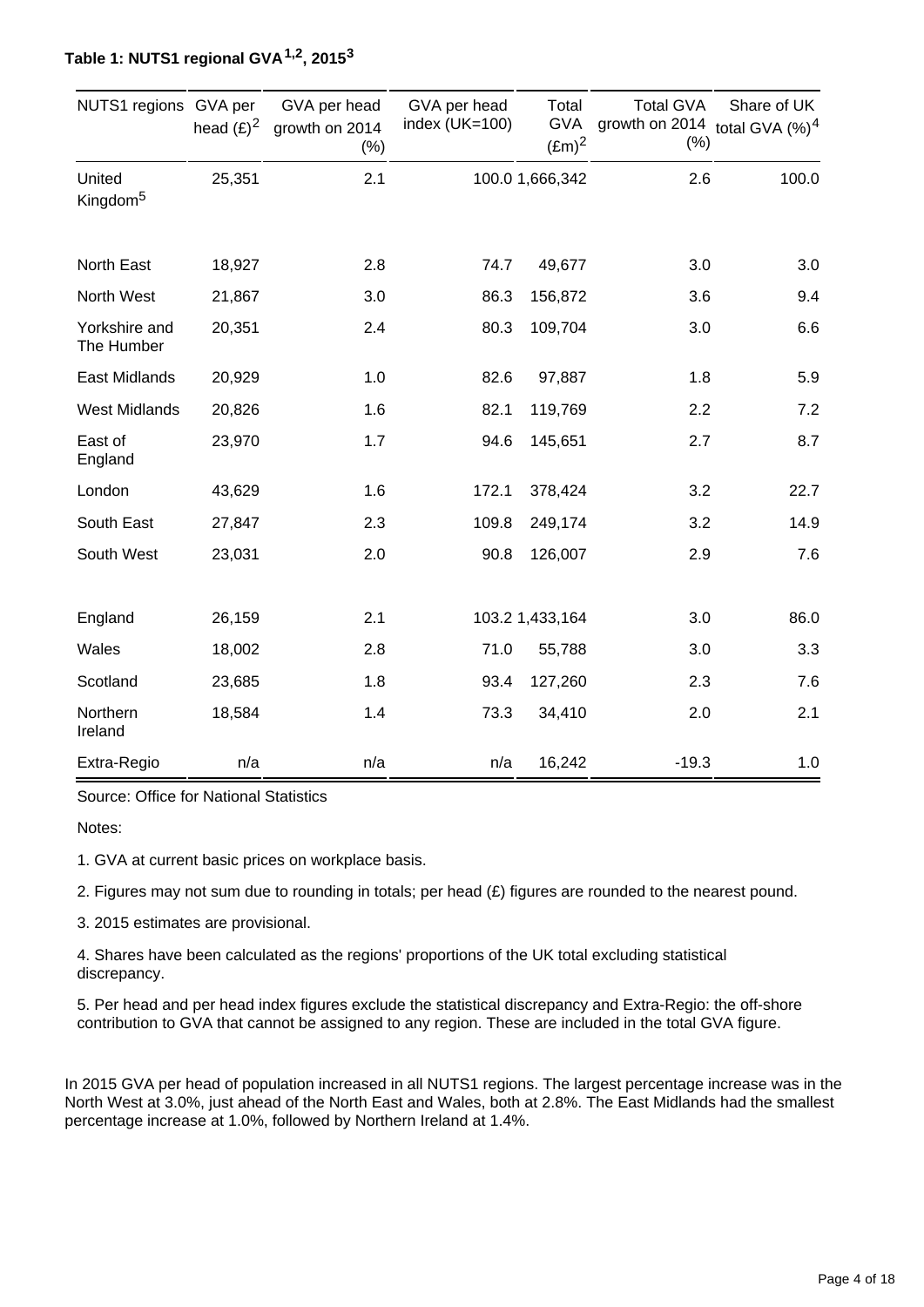A similar pattern can be seen in the employment rates (for those aged 16 to 64) for 2015, which rose in all regions except Yorkshire and The Humber and the East Midlands. The North West saw the largest increase, from 70.9% to 73.2%, and the second largest was in Wales, from 69.2% to 71.4%. Unemployment decreased strongly in many UK regions in 2015; it fell by more than a percentage point in the North West, Wales and the East of England. By contrast, there were very small increases in the unemployment rate in Scotland, Northern Ireland, Yorkshire and The Humber and the North East.

The economic downturn experienced in the UK in late 2008 and 2009 affected all NUTS1 regions. Looking at growth in UK GVA per head (excluding Extra-Regio and statistical discrepancy), the UK economy grew by 2.1% in 2015. This was slower than in 2014, when the UK grew by 4.2%, the fastest rate since the UK returned to growth following the 2009 economic downturn.

Figure 1 shows the annual rate of growth in regional GVA(I) per head for each NUTS1 region across the period 1997 to 2015.

Click on the region names above the chart to toggle the lines on and off.





**Source: Office for National Statistics**

While each region saw a decline in rate of growth in 2009, their paths of recovery from 2009 to 2015 have varied. The rate of growth in Scotland reached its lowest point in 2010, with a decrease of 2.2%. In 2010 all other regions showed higher annual growth than they had in the previous year. Since the economic downturn in 2009 the highest annual growth seen in any region was 6.2% in London in 2014.

In addition to GVA per head, the North West was also the fastest growing NUTS1 region in the UK in 2015 when looking at total GVA (in millions of pounds). Total GVA in the North West grew by 3.6% from £151,385 in 2014 to £156,872 in 2015. East Midlands had the lowest rate of growth in total GVA at 1.8% in 2015.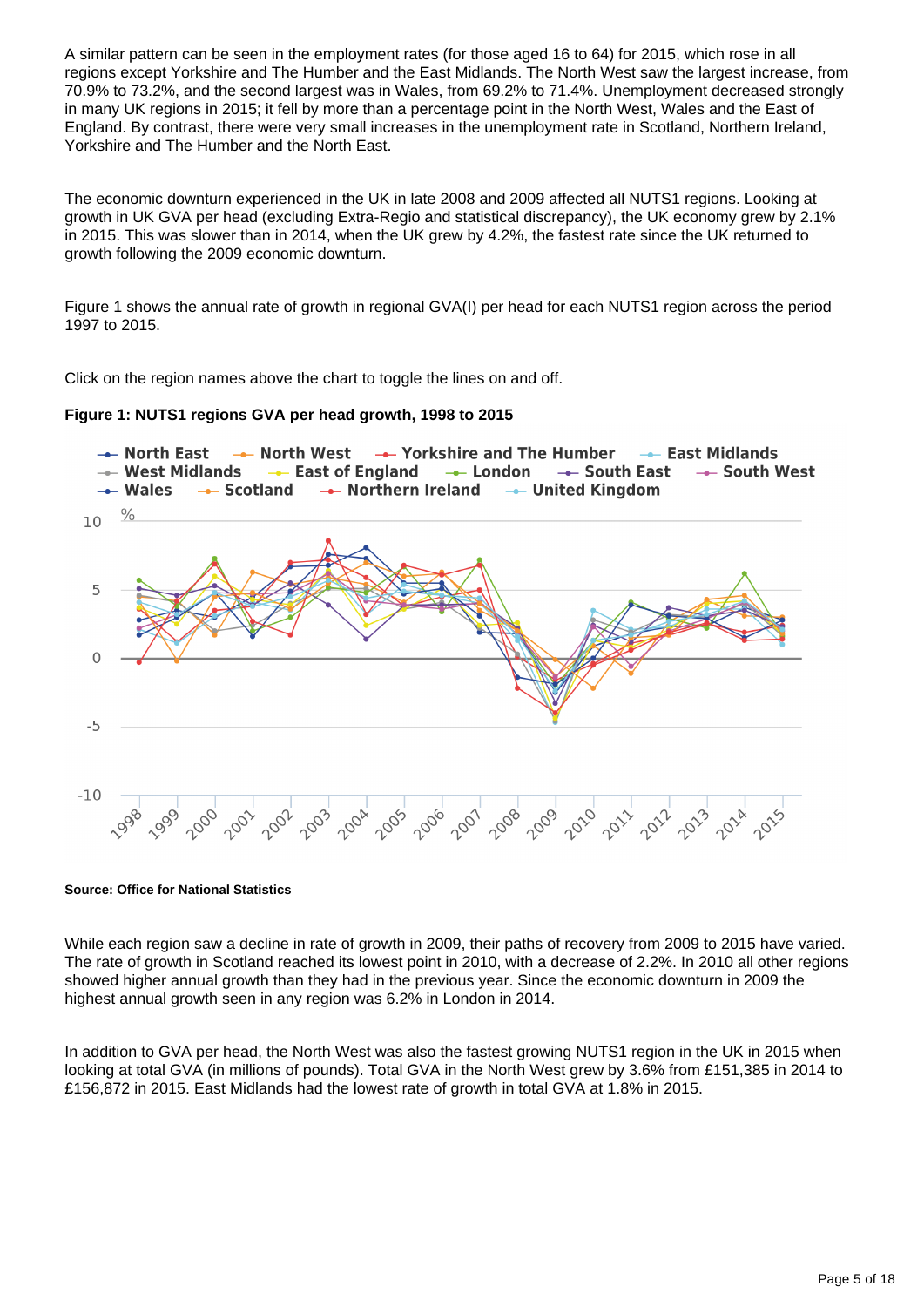Figure 2 shows each region's share of the UK total including Extra-Regio. London had the highest share of UK GVA in 2015, with 22.7%, followed by the South East with 14.9%. The lowest share after Extra-Regio (1.0%) was Northern Ireland, with 2.1%, followed by the North East with 3.0%.

#### **Figure 2: Regional share of total GVA, 2015**



#### **Source: Office for National Statistics**

**Notes:**

1. Units: %

Although most regions' shares of total GVA haven't changed greatly since the start of the time series in 1997, London has increased its share by 4.0 percentage points. The South East has also increased, by 0.1 percentage points. All other regions decreased, with the West Midlands and Extra-Regio decreasing the most, by 0.8 percentage points.

Regional GVA estimates provide a comprehensive industry breakdown, with activities grouped into 20 sections (with a further 13 manufacturing sub-sections) in accordance with the Standard Industrial Classification 2007 (SIC [2007\).](https://www.ons.gov.uk/methodology/classificationsandstandards/ukstandardindustrialclassificationofeconomicactivities/uksic2007)

It should be noted that all 2015 industry data in this release are provisional as they are based on national data that have not been through the Supply and Use balancing process. The provisional industry estimates for regions compiled using the income approach will not sum to those published in the UK National Accounts, compiled using the output approach. The difference is shown in the statistical discrepancy that can be found in the reference tables released with this bulletin.

The North West was the fastest growing NUTS1 region in 2015. Looking at the industrial composition of the North West for broad industry groupings, information and communication (9.0%), distribution, transport, accommodation and food (5.5%) and real estate activities (4.9%) all performed strongly between 2014 and 2015.

Figure 3 shows the industrial composition of total GVA for each NUTS1 region in 2015 for broad industry groupings. Looking at the growth between 2014 and 2015: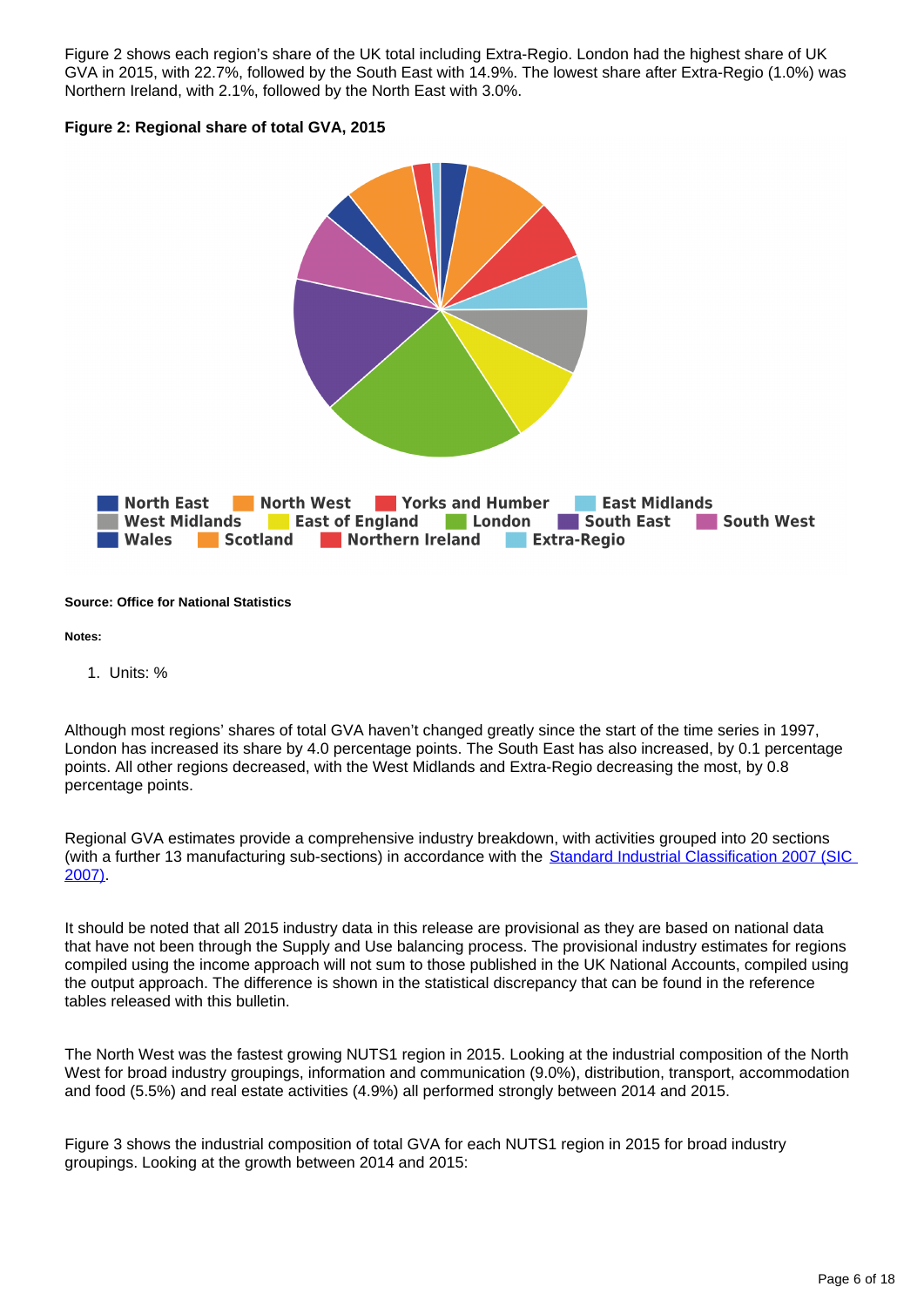- information and communication was the strongest growing industry in the UK (6.9%); the North East (14.9%), South East (10.8%) and North West (9.0%) all performed strongly in this industry
- agriculture, mining and the utilities (electricity, gas and water) decreased in 2015 in all regions except Wales (5.1%) and the East Midlands (0.6%)
- the construction industry grew in most regions in 2015, with the exception of London (negative 3.8%), South East (negative 1.5%) and Wales (negative 1.2%)
- the public service industries also showed growth across most of the NUTS1 regions, with the highest in the South East (8.4%); a decrease was seen in the West Midlands (negative 0.4%) and Extra-Regio (negative 8.6%); Extra-Regio for the public service industries relates to UK forces and embassies staff stationed overseas

#### **Figure 3: Industrial variation in total GVA in NUTS1 regions, 2015**



**Source: Office for National Statistics**

## <span id="page-6-0"></span>**4 . NUTS3 – GVA performance at the local area level**

The ten NUTS3 local areas with the highest gross value added (GVA) per head and the ten with the lowest GVA per head in 2015 are displayed in table 2.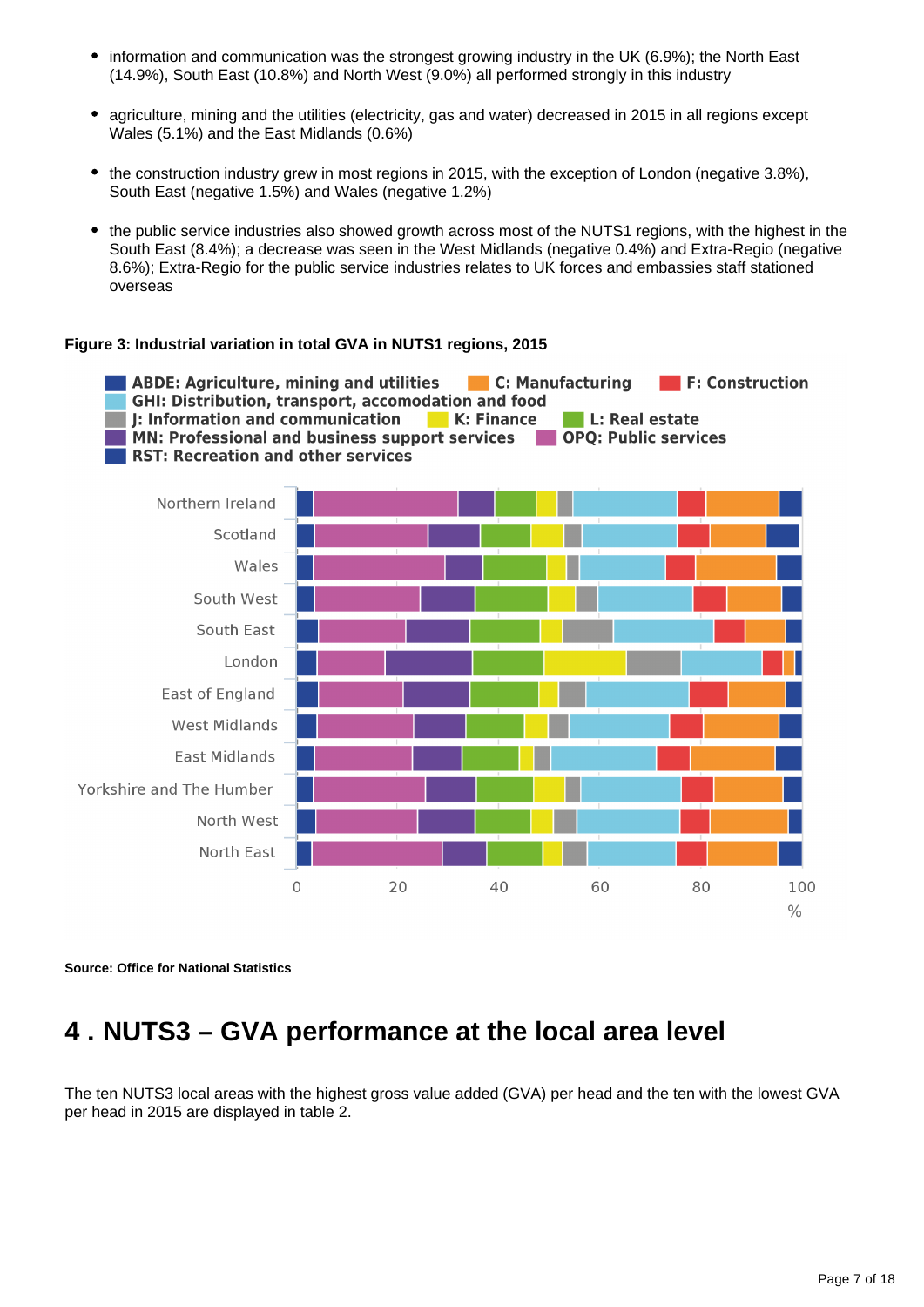| NUTS3 local areas                                | GVA per<br>head $(E)$ | GVA per head<br>growth on 2014<br>$(\%)$ | GVA per head<br>index (UK=100) | Total<br><b>GVA</b><br>$(\text{Em})$ | <b>Total GVA</b><br>growth on 2014<br>$(\%)$ |
|--------------------------------------------------|-----------------------|------------------------------------------|--------------------------------|--------------------------------------|----------------------------------------------|
| United Kingdom <sup>4</sup>                      | 25,351                | 2.1                                      |                                | 100.0 1,666,342                      | 2.6                                          |
| Top ten GVA per head                             |                       |                                          |                                |                                      |                                              |
| Camden and City of London                        | 292,855               | $-0.8$                                   | 1,155.2                        | 73,161                               | 2.0                                          |
| Westminster                                      | 221,103               | $-2.1$                                   | 872.2                          | 53,573                               | 1.7                                          |
| <b>Tower Hamlets</b>                             | 98,134                | 3.2                                      | 387.1                          | 28,973                               | 7.3                                          |
| Kensington & Chelsea and<br>Hammersmith & Fulham | 62,431                | 0.9                                      | 246.3                          | 21,047                               | 1.6                                          |
| Haringey and Islington                           | 45,611                | 1.4                                      | 179.9                          | 22,831                               | 3.9                                          |
| <b>Milton Keynes</b>                             | 41,581                | 3.1                                      | 164.0                          | 10,884                               | 4.1                                          |
| <b>Berkshire</b>                                 | 40,248                | 3.6                                      | 158.8                          | 35,845                               | 4.2                                          |
| Hounslow and Richmond<br>upon Thames             | 37,087                | 5.7                                      | 146.3                          | 17,190                               | 6.7                                          |
| City of Edinburgh                                | 36,963                | 4.5                                      | 145.8                          | 18,437                               | 5.8                                          |
| Aberdeen City and<br>Aberdeenshire               | 36,726                | $-2.5$                                   | 144.9                          | 18,081                               | $-1.9$                                       |
| Bottom ten GVA per head                          |                       |                                          |                                |                                      |                                              |
| <b>Central Valleys</b>                           | 15,429                | 1.7                                      | 60.9                           | 4,578                                | 2.0                                          |
| Blackpool                                        | 15,372                | 1.8                                      | 60.6                           | 2,146                                | 1.2                                          |
| East Ayrshire and North<br>Ayrshire mainland     | 15,200                | 4.7                                      | 60.0                           | 3,834                                | 4.6                                          |
| East Lothian and Midlothian                      | 15,128                | 2.7                                      | 59.7                           | 2,881                                | 3.9                                          |
| Sefton                                           | 14,769                | 3.2                                      | 58.3                           | 4,042                                | 3.3                                          |
| <b>Outer Belfast</b>                             | 14,592                | $-0.7$                                   | 57.6                           | 5,823                                | 0.0                                          |
| Wirral                                           | 14,523                | 5.3                                      | 57.3                           | 4,661                                | 5.3                                          |
| North of Northern Ireland                        | 13,919                | $-0.3$                                   | 54.9                           | 4,073                                | 0.1                                          |
| <b>Gwent Valleys</b>                             | 13,681                | 2.8                                      | 54.0                           | 4,673                                | 2.9                                          |
| Isle of Anglesey                                 | 13,411                | 1.3                                      | 52.9                           | 938                                  | 1.0                                          |

### Table 2: NUTS3 top 10 and bottom 10 local areas<sup>1</sup> by GVA<sup>2</sup> per head, 2015<sup>3</sup>

Source: Office for National Statistics

Notes:

1. Data for all NUTS3 local areas are included in reference tables 1 to 5.

2. GVA at current basic prices on workplace basis.

3. 2015 estimates are provisional.

4. Per head and per head index figures exclude the statistical discrepancy and Extra-Regio: the off-shore contribution to GVA that cannot be assigned to any region. These are included in the total GVA figure.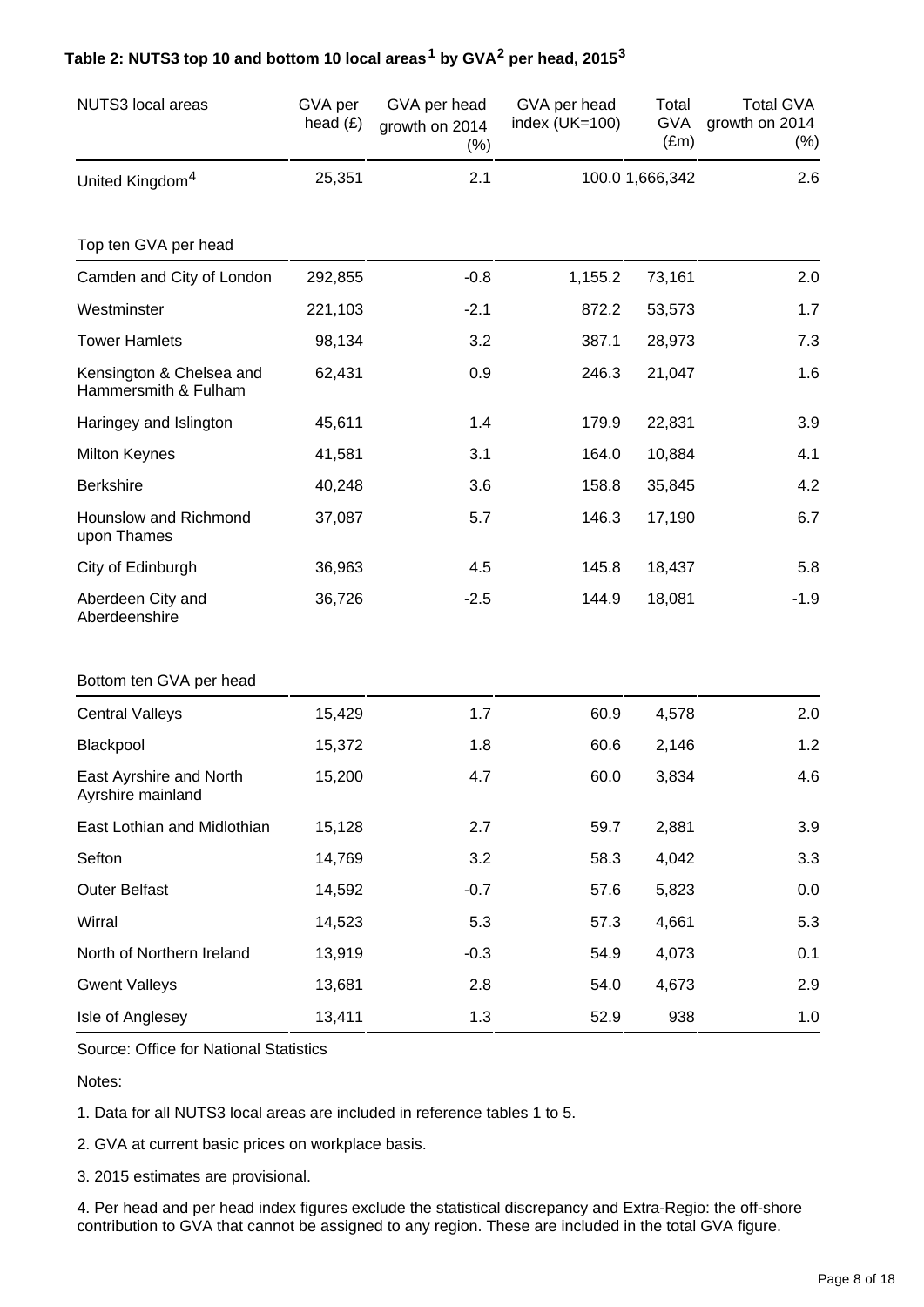All of the top ten NUTS3 local areas were in London, South East or Scotland NUTS1 regions, the top five of which were in London. The bottom ten local areas were all within Wales, Scotland, Northern Ireland or the North West of England.

Please note that while GVA per head can be a useful way of comparing regions of different size, it is not such a good indicator for those areas with high net in- or out-commuting. This is because it compares a workplace measure of economic output (GVA), which includes the contribution of in-commuters, with a residence-based denominator (population). For such areas it is advisable to refer to [ONS sub-regional productivity](https://www.ons.gov.uk/employmentandlabourmarket/peopleinwork/labourproductivity/articles/subregionalproductivity/march2016) data for a direct measure of economic performance.

GVA per head increased in 151 of the 173 NUTS3 local areas between 2014 and 2015. The largest percentage increases were in:

- Solihull (West Midlands region), 7.9%
- Mid Lancashire (North West region), 5.9%
- Darlington (North East region), 5.7%
- Hounslow and Richmond upon Thames (London), 5.7%

GVA per head decreased in 22 local areas. The largest decreases were in:

- Central Bedfordshire (East of England region), negative 4.4%
- West Northamptonshire (East Midlands region), negative 2.8%
- Aberdeen City and Aberdeenshire (Scotland), negative 2.5%

Within a NUTS1 region there can be considerable variation in its local areas. Figure 4 shows the highest and lowest local areas' GVA per head within each region.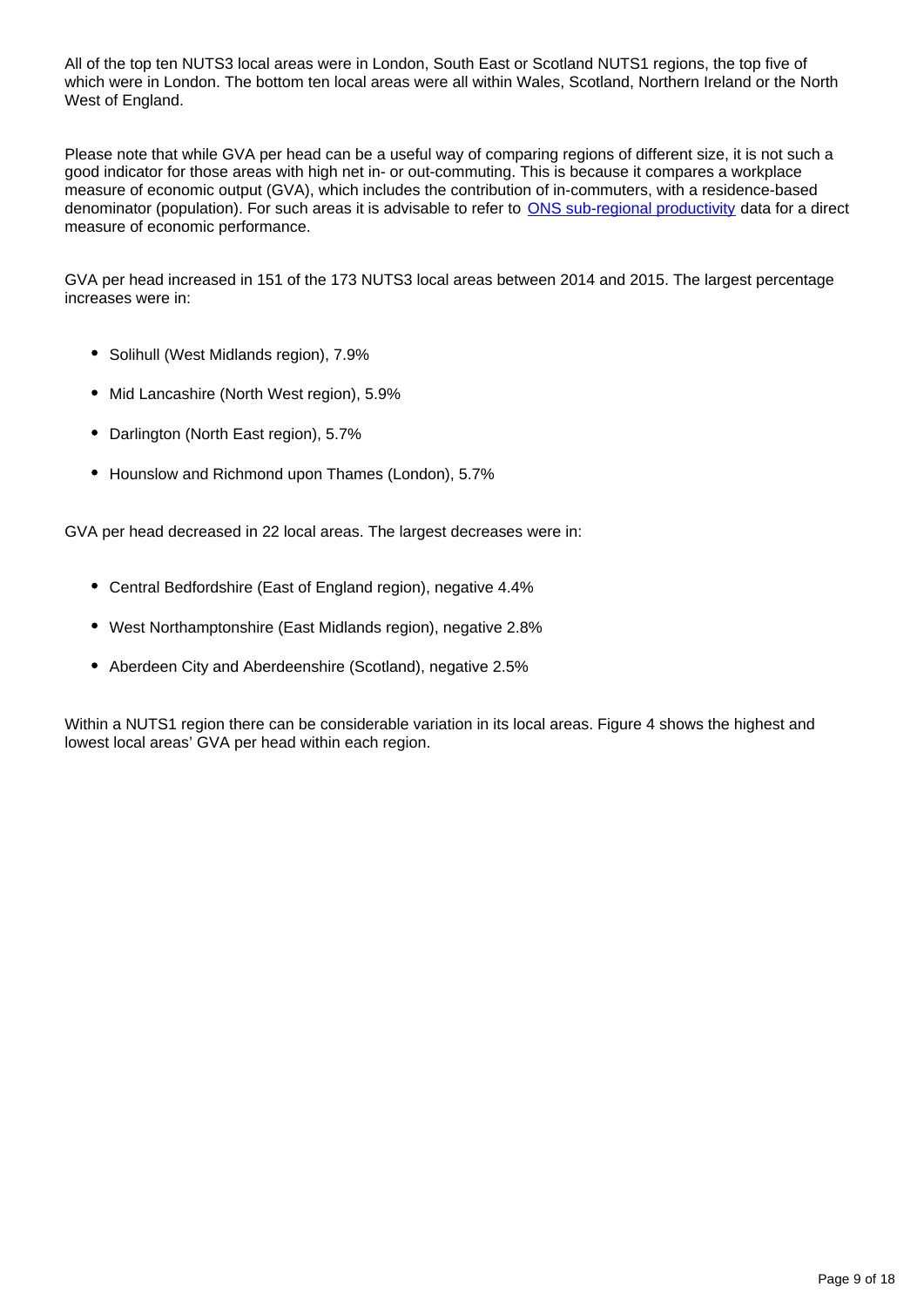#### **Figure 4: NUTS3 GVA per head variation within NUTS1 regions, 2015**

#### **£per head**



The region with the most variation by far is London, where the difference between Redbridge and Waltham Forest and Camden and the City of London is £275,802 per head. The North East and Wales have the least amount of variation, with the differences between the highest and lowest local areas at £9,110 and £9,372 respectively.

Outside of London, Belfast was the local area furthest away from its NUTS1 figure, with £16,439 per head more than Northern Ireland as a whole. Wales and the South West were the most evenly balanced, with the lowest and highest local areas being roughly the same distance from the NUTS1 figure.

## <span id="page-9-0"></span>**5 . What was the average GVA in your local area?**

Use this interactive map to see how gross value added (GVA) per head varied across NUTS3 local areas in the years 1997 to 2015.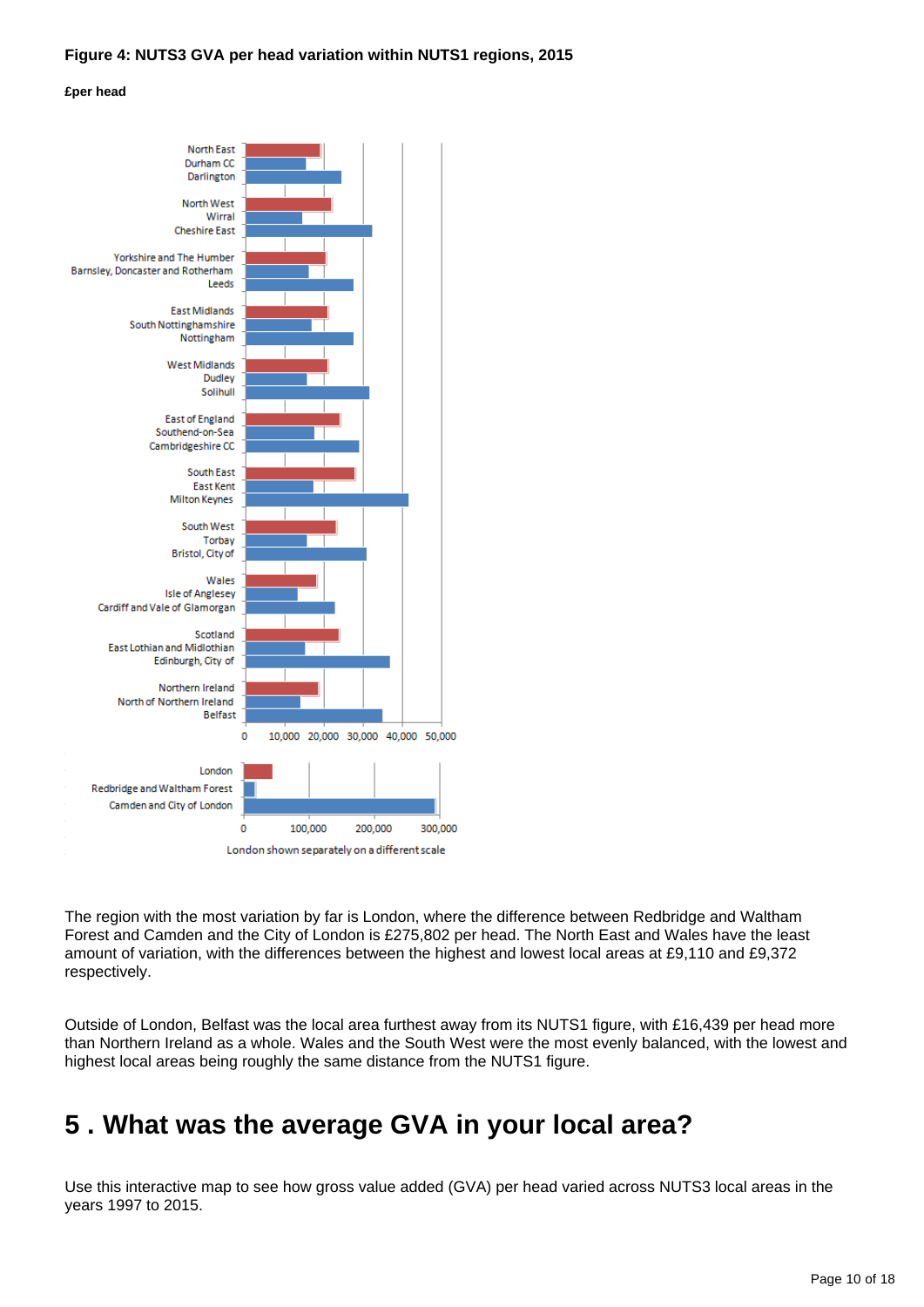## <span id="page-10-0"></span>**6 . Belfast and Edinburgh were the top performing cities in 2015**

Figure 5 shows annual growth in total GVA and GVA per head between 2014 and 2015 for a selection of the largest cities in the UK. Most of these cities are single NUTS3 local areas (with Newcastle upon Tyne represented by Tyneside NUTS3 area), but we have included Greater Manchester (NUTS2) and London (NUTS1) for comparison purposes. The difference in growth between total GVA and GVA per head is caused by changes in the resident population of the city. We can see that London and Bristol are the cities affected most by population change, with a difference of 1.6% between their total GVA and GVA per head growths.





#### **Source: Office for National Statistics**

The capital cities of Belfast (5.4% (total GVA) and 4.7% (GVA per head)) and Edinburgh (5.8% and 4.5%) are showing the strongest growth in 2015, outstripping Cardiff (3.2% and 2.6%) and London (3.2% and 1.6%) along with all the other major cities shown.

Over the five year period since 2010 London has shown the strongest growth in both total GVA (27.1%) and GVA per head (18.1%). In total GVA the next best growth among the cities shown was seen in Birmingham (19.2%) and Newcastle upon Tyne (18.5%), whereas in GVA per head the next best growth was in Newcastle upon Tyne (15.6%) and Belfast (13.9%).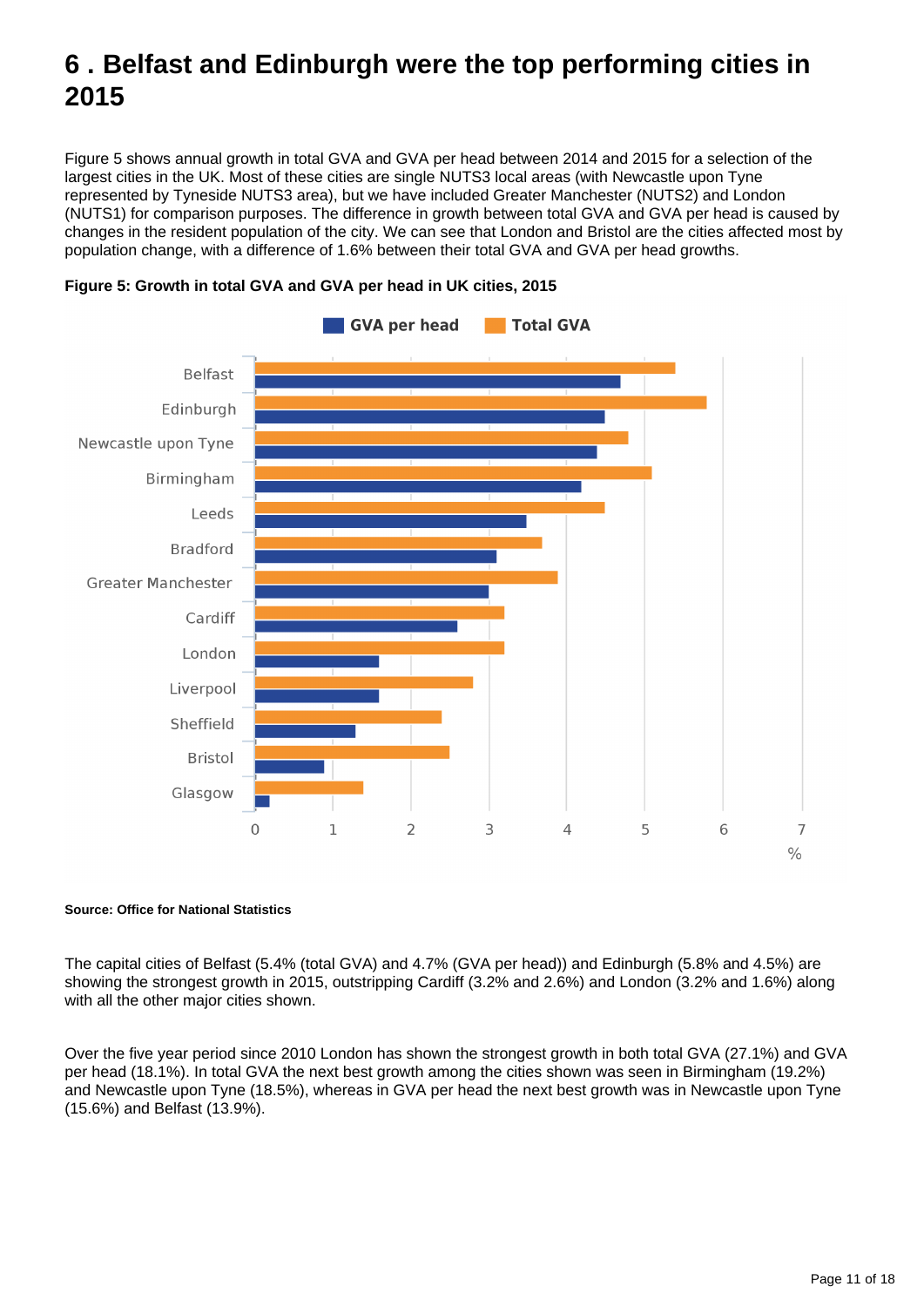## <span id="page-11-0"></span>**7 . NUTS2 – used to allocate EU structural funding**

Table 3 shows the top and bottom 5 NUTS2 sub-regions, ranked by gross value added (GVA) per head in 2015.

| NUTS2 sub-regions                                | GVA per<br>head $(E)$ | GVA per head<br>growth on 2014<br>$(\%)$ | GVA per head<br>index (UK=100) | <b>GVA</b><br>$(\text{Em})$ | Total Total GVA growth<br>on 2014 (%) |
|--------------------------------------------------|-----------------------|------------------------------------------|--------------------------------|-----------------------------|---------------------------------------|
| United Kingdom <sup>4</sup>                      | 25,351                | 2.1                                      |                                | 100.0 1,666,342             | 2.6                                   |
| Top five GVA per head                            |                       |                                          |                                |                             |                                       |
| Inner London - West                              | 137,513               | 0.0                                      | 542.4                          | 157,285                     | 1.8                                   |
| Inner London - East                              | 41,518                | 2.5                                      | 163.8                          | 96,666                      | 5.0                                   |
| North Eastern Scotland                           | 36,726                | $-2.5$                                   | 144.9                          | 18,081                      | $-1.9$                                |
| Berkshire,<br>Buckinghamshire and<br>Oxfordshire | 35,550                | 3.3                                      | 140.2                          | 83,848                      | 4.1                                   |
| Cheshire                                         | 30,099                | 3.0                                      | 118.7                          | 27,601                      | 3.5                                   |
| Bottom five GVA per head                         |                       |                                          |                                |                             |                                       |
| Outer London - East and<br>North East            | 18,487                | 3.1                                      | 72.9                           | 34,467                      | 4.5                                   |
| Cornwall and Isles of Scilly                     | 17,964                | 3.3                                      | 70.9                           | 9,911                       | 4.1                                   |
| South Yorkshire                                  | 17,688                | 2.4                                      | 69.8                           | 24,315                      | 3.0                                   |
| Tees Valley and Durham                           | 17,419                | 1.6                                      | 68.7                           | 20,680                      | 1.9                                   |
| West Wales and The<br>Valleys                    | 16,059                | 2.5                                      | 63.3                           | 31,327                      | 2.7                                   |

#### Table 3: NUTS2 top 5 and bottom 5 sub-regions<sup>1</sup> by GVA<sup>2</sup> per head, 2015<sup>3</sup>

Source: Office for National Statistics

Notes:

1. Data for all NUTS2 sub-regions are included in reference tables 1 to 5.

2. GVA at current basic prices on workplace basis.

3. 2015 estimates are provisional.

4. Per head and per head index figures exclude the statistical discrepancy and Extra-Regio: the off-shore contribution to GVA that cannot be assigned to any region. These are included in the total GVA figure.

In 2015 GVA per head increased in 38 of the 40 NUTS2 sub-regions. The largest percentage increases were in: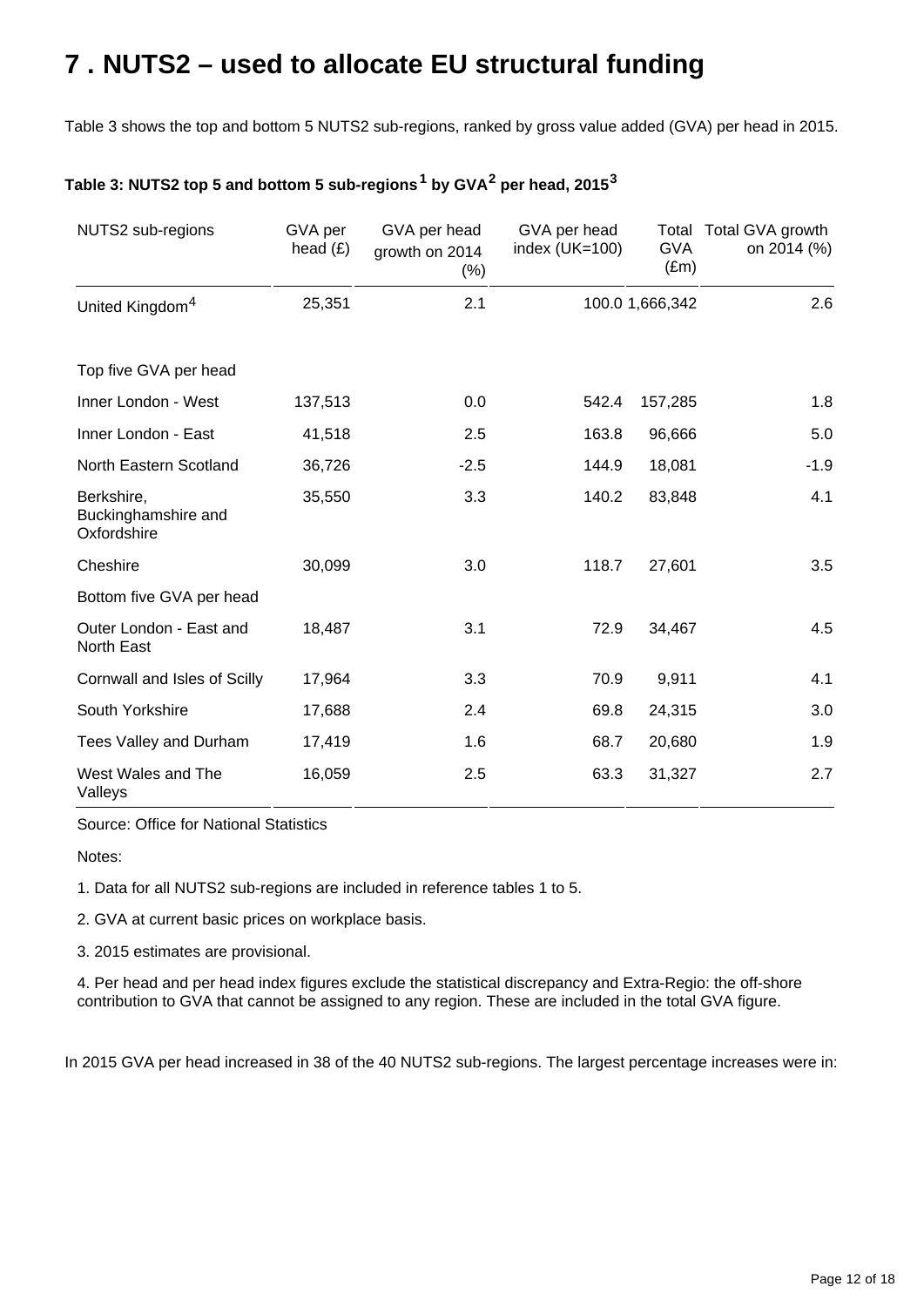- Northumberland and Tyne and Wear, 3.6%
- Lancashire, 3.5%
- Berkshire, Buckinghamshire and Oxfordshire, 3.3%
- Cornwall and Isles of Scilly, 3.3%

GVA per head decreased in one region, North Eastern Scotland, with a decrease of 2.5%. In Inner London – West, GVA per head did not change from its value in 2014.

This NUTS2 sub-regional breakdown has an important function in being a legal requirement of the European Union (EU), which is used to inform the EU's Cohesion Policy. This policy is aimed at "reducing disparities between the various regions" ([Eurostat\)](http://ec.europa.eu/eurostat/statistics-explained/index.php/Regional_policies_and_Europe_2020). The current funding period for this policy covers the years 2014 to 2020 and money is allocated to regions based on their percentage of the EU's average gross domestic product (GDP) per head.

Sub-regions with a GDP per head of less than 75% of the EU average are eligible for funding from the European Regional Development Fund (ERDF), the European Social Fund (ESF) and the Cohesion Fund. In the latest funding round, covering 2014 to 2020, two UK regions were considered eligible: Cornwall and Isles of Scilly and West Wales and The Valleys.

Figure 6 compares the GVA per head for the two regions eligible for funding as per head indices for the period 1997 to 2015. GVA per head indices show how a region compares with the UK average (where the UK is equal to 100).



#### **Figure 6: Cornwall and Isles of Scilly and West Wales and The Valleys GVA per head index, 1997 to 2015**

**Source: Office for National Statistics**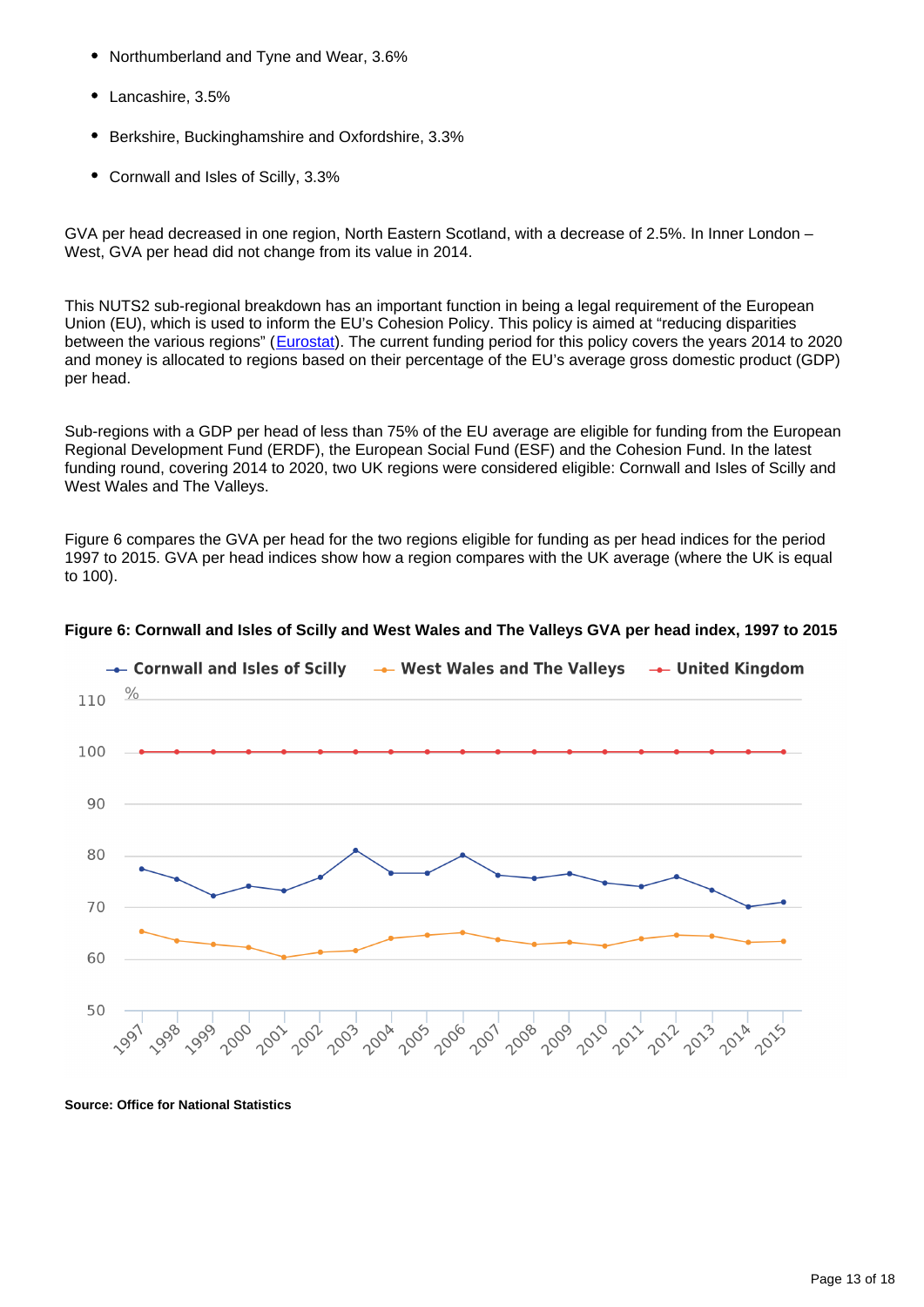Despite being eligible for full EU funding in the 2007 to 2013 and 2014 to 2020 funding periods, both Cornwall and Isles of Scilly and West Wales and The Valleys have remained below the UK average in all years across the time series, with West Wales and The Valleys having the lowest GVA per head figure of all NUTS2 sub-regions in each of the years 1997 to 2015. Neither region has improved its performance across the time series, with both sub-regions moving relatively further away from the UK average since the start of the time period.

However, in terms of growth in GVA per head between 2014 and 2015, both West Wales and The Valleys and Cornwall and Isles of Scilly have performed better than the UK average. Cornwall and Isles of Scilly grew by 3.3% and West Wales and The Valleys grew by 2.5% compared with a UK average of 2.1%. This meant that Cornwall and Isles of Scilly is no longer in the bottom 2 regions, and has moved to fourth from the bottom, as can be seen in table 3.

Those sub-regions with a GDP per head between 75% and 90% of the EU average are eligible for transition funding, meaning they receive a smaller amount of funding. In the 2014 to 2020 funding period 11 UK regions were eligible for transition funding: Cumbria; Devon; East Yorkshire and Northern Lincolnshire; Highlands and Islands; Lancashire; Lincolnshire; Merseyside; Northern Ireland; Shropshire and Staffordshire; South Yorkshire; Tees Valley and Durham.

### <span id="page-13-0"></span>**8 . Links to related statistics**

### **Regional and sub-regional productivity**

Gross value added (GVA) per head can be a useful way of comparing regions of different sizes. This is particularly the case where there are no large net-commuting effects, when GVA per head can act as a good proxy for measures of economic performance such as productivity. However, it is not such a good proxy for those areas with high net in- or out-commuting. This is because it compares a workplace measure of economic output (GVA), which includes the contribution of in-commuters, with a residence-based denominator (population). For such areas it is advisable to refer to ONS productivity data for a direct measure of economic performance. ONS estimates of regional and sub-regional productivity, based on the GVA data in this publication, will follow in a subsequent ONS bulletin. This bulletin, which for the first time will combine [Regional productivity](https://www.ons.gov.uk/employmentandlabourmarket/peopleinwork/labourproductivity/bulletins/labourproductivity/q32015) data and [productivity data for sub-regions,](https://www.ons.gov.uk/employmentandlabourmarket/peopleinwork/labourproductivity/articles/subregionalproductivity/march2016) will be released on 6 January 2017.

### **Alternative measures of gross value added**

Estimates of GVA calculated using the income approach (GVA(I)) do not allow for different regional price levels or changes in prices over time (inflation). The income approach to calculating GVA produces only current price estimates because some income components cannot easily be converted into prices and volume (for example, gross operating surplus). We have developed a measure of regional GVA calculated using the production [approach](https://www.ons.gov.uk/economy/grossvalueaddedgva/bulletins/regionalgrossvalueaddedproductionapproach/1998to2013) to allow estimates of real regional GVA to be published in chained volume measures. The next publication is scheduled for Friday 16 December 2016.

### **Regional gross disposable household income (GDHI)**

While regional GVA(I) estimates provide an indication of the economic activity happening within regions, it is not an indicator of wealth. We also produce estimates of [regional GDHI](https://www.ons.gov.uk/economy/regionalaccounts/grossdisposablehouseholdincome/bulletins/regionalgrossdisposablehouseholdincomegdhi/2014), which is the amount of money that individuals in the household sector have available for spending or saving and can therefore be considered a measure of wealth. Regional GDHI is a residence-based measure, meaning it allocates money to the areas in which people live. Further information on regional GDHI can be found in chapter 4 of the regional accounts [methodology guide](https://www.ons.gov.uk/file?uri=/economy/regionalaccounts/grossdisposablehouseholdincome/methodologies/regionalaccounts/regionalaccountsmethodologyguideaugust2016.pdf).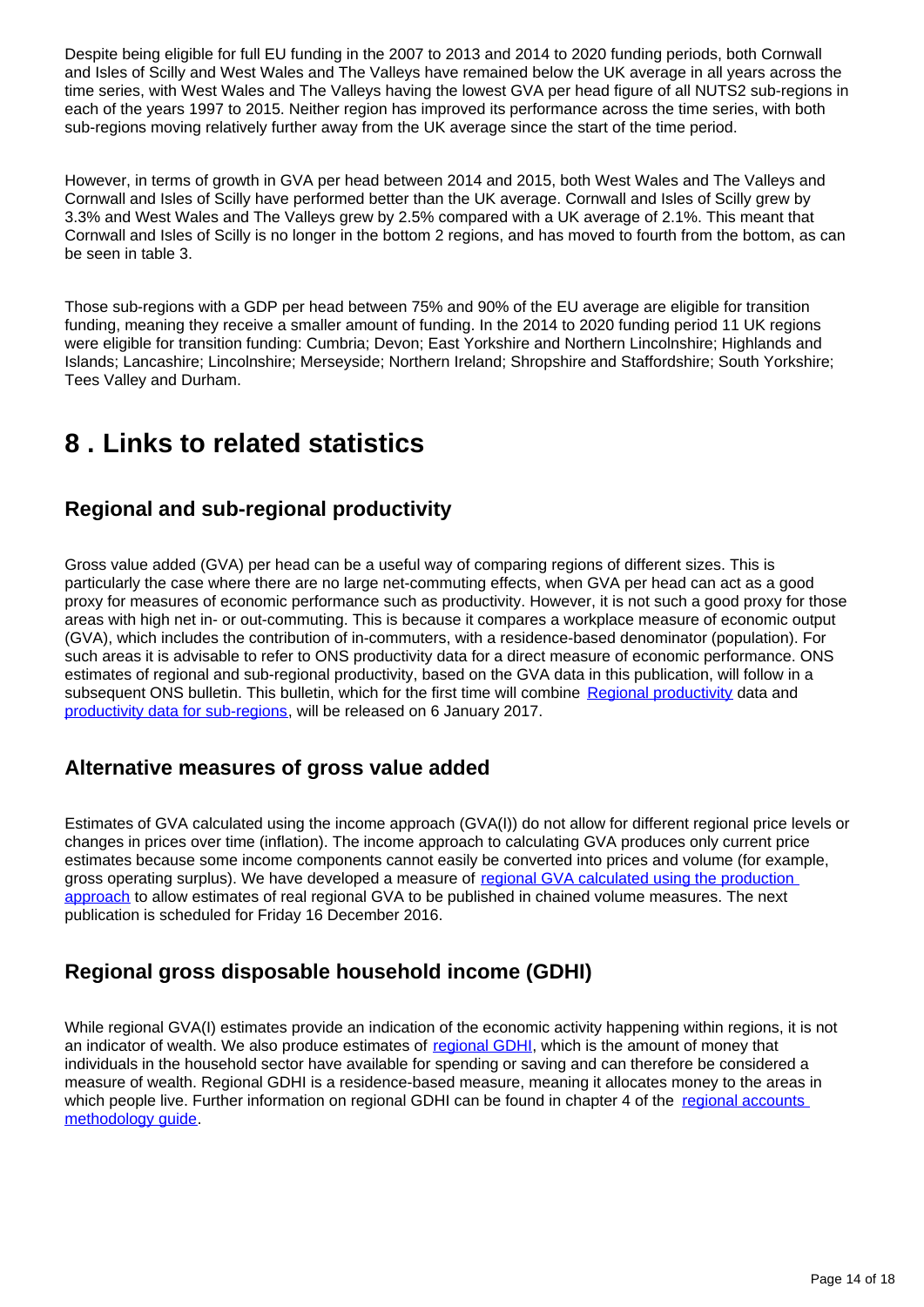### **Economic statistics for devolved administrations**

The devolved administrations of Wales, Scotland and Northern Ireland each produce economic statistics for their countries.

- Welsh Government publishes an [Index of Market Services](http://gov.wales/statistics-and-research/index-market-services/?lang=en) and [Indices of Production and Construction](http://gov.wales/statistics-and-research/index-production-construction/?lang=en).
- Scottish Government publishes a number of economic measures as part of the Scottish National Accounts [Programme \(SNAP\).](http://www.gov.scot/Topics/Statistics/Browse/Economy/SNAP)
- The Northern Ireland Statistics and Research Agency (NISRA) publishes a Northern Ireland Composite [Economic Index](https://www.economy-ni.gov.uk/articles/northern-ireland-composite-economic-index-nicei) and a [Northern Ireland Economic Accounts Project](https://www.economy-ni.gov.uk/articles/ni-economic-accounts-project) has developed experimental Supply and Use Tables for Northern Ireland.

We work with the devolved administrations through the Inter-Administration Committee (IAC) and its subsidiary the Devolved Economic Statistics Co-ordination group (DESC).

### **Alternative geographical breakdowns**

These regional GVA(I) estimates are presented for NUTS1, NUTS2 and NUTS3 geographies, defined according to the European [Nomenclature of Units for Territorial Statisitics \(NUTS\).](https://www.ons.gov.uk/methodology/geography/geographicalproducts/namescodesandlookups/namesandcodeslistings/namesandcodesforeurostatgeography)

We also publish estimates of [GVA\(I\) by Local Enterprise Partnership \(LEP\)](https://www.ons.gov.uk/economy/grossvalueaddedgva/datasets/gvaforlocalenterprisepartnerships). GVA(I) for LEPs (consistent with this regional GVA(I) release) will be published in the first quarter of 2017.

Estimates of [GVA\(I\) for English Local Authorities for 1997 to 2014](https://www.ons.gov.uk/economy/grossvalueaddedgva/adhocs/005715regionalgvaibylocalauthorityinengland1997to2014) were published for the first time in May 2016. In spring 2017 we will publish data (consistent with this regional GVA(I) release) for all UK Local Authorities for 1997 to 2015.

## <span id="page-14-0"></span>**9 . What's changed in this release?**

The UK National Accounts have included for the first time in Blue Book 2016 the Crossrail business rates supplement (BRS). This is a tax on production which has been levied from April 2010. The tax is collected on behalf of the Greater London Authority (GLA) by the 32 London boroughs and the City of London Corporation. A regional indicator has been compiled using estimates published by the GLA of estimates of income from Crossrail BRS by London borough.

In keeping with the UK National Accounts commitment to meeting the European Commission definition of Gross [National Income](http://ec.europa.eu/eurostat/statistics-explained/index.php/Glossary:Gross_national_income_(GNI)) and the new [European System of Accounts \(ESA2010\),](http://ec.europa.eu/eurostat/web/products-manuals-and-guidelines/-/KS-02-13-269) there have been changes made to the UK National Accounts measure of gross value added (GVA). These impact upon the regional GVA estimates in the form of different national totals for the various components of income, even where no explicit changes to the regional allocation have been needed. Of these, a change to the treatment of [Owner-Occupied Imputed Rental](https://www.ons.gov.uk/economy/nationalaccounts/uksectoraccounts/articles/changestonationalaccounts/imputedrental) has resulted in the greatest impact on the national figures.

A change has been made to show subsidies on production separately in this release. In previous releases, subsidies have been included in mixed income and profits, and allocated (that is, subtracted) from the profits of each of the sectors (households, public non-financial corporations and private non-financial corporations). In this release, each of the separate subsidies has been regionalised independently, in the same way that taxes on production are processed. The subsidies component can now be found in reference table 15.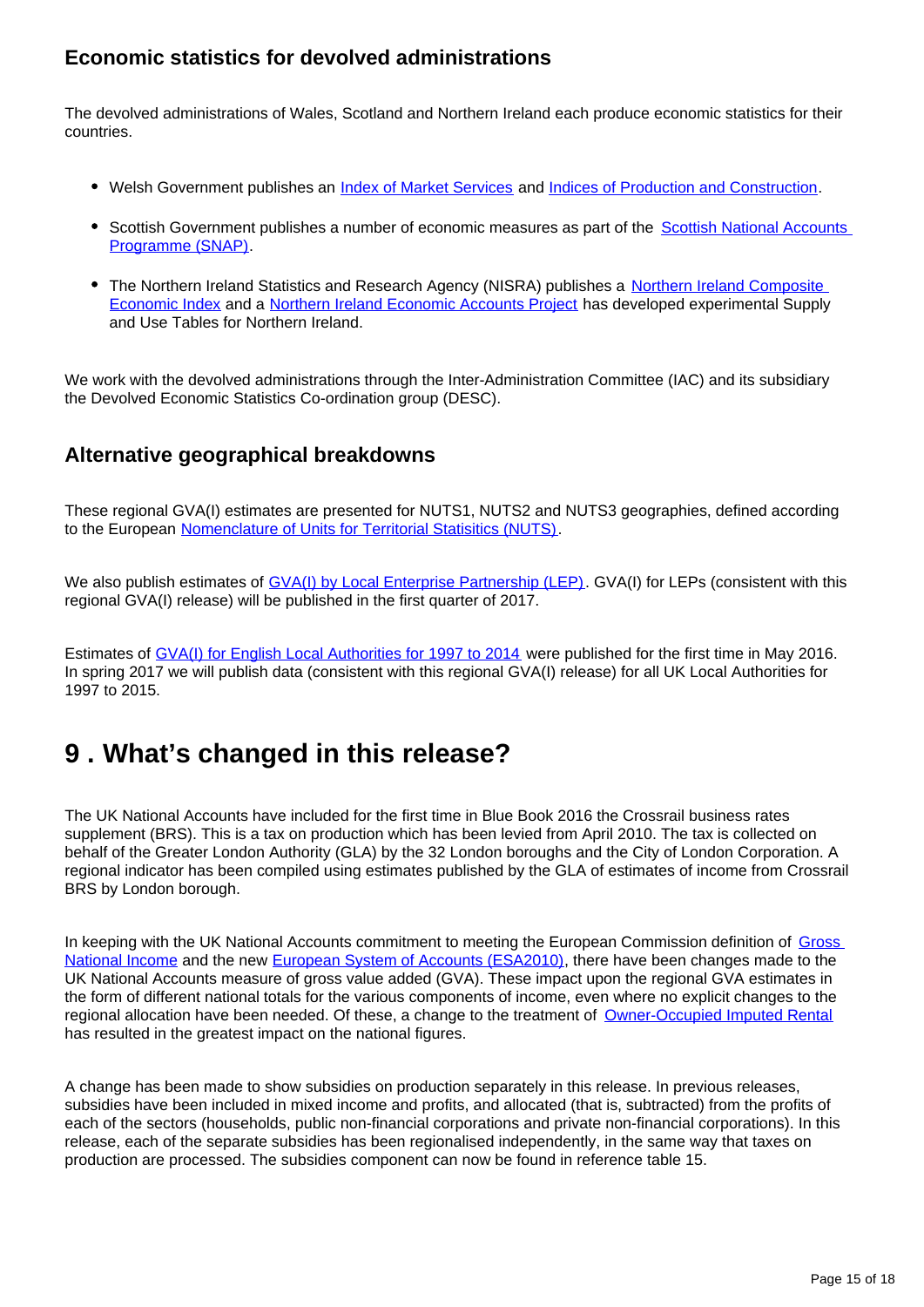We have carried out a review of the way we measure the manufacture of coke and refined petroleum industry (SIC Sub-section CD) in regional GVA and have made some changes to improve consistency with the reality of the industry. A discrepancy was found between the conversion to SIC 2007 in GVA(I) compared with the production measure (GVA(P)), with the GVA(P) conversion found to be the better of the two. Thus, the GVA(I) series has been re-converted, bringing the 2 measures closer together. Alongside this, extensive industry research has been carried out to influence adjustments made to the raw data to reflect reality as accurately as possible.

In last year's release, there was a change in the average house prices used to calculate the regional allocation of imputed rental of owner-occupied dwellings. The new data used median house prices from ONS instead of mean house prices, which reduces the impact of the most expensive houses and improves the consistency of estimates over time. The exception at the time was Northern Ireland: mean house prices were used for Northern Ireland as median house prices were unavailable. We have now been able to source median house price data for Northern Ireland consistent with the rest of the UK regions and countries. This has had an impact on GVA estimates for Real Estate Activities (SIC Section L) in Northern Ireland.

## <span id="page-15-0"></span>**10 . Future work plans**

Historically we have produced regional gross value added (GVA) by both the income approach (as National Statistics) and the production approach (as experimental statistics). We plan to take the strengths from both measures and use them to produce a new balanced measure of regional GVA. This will give users a single measure of economic activity within a region. A first set of results will be published for consultation in spring to summer 2017. Depending on the results of that consultation, we hope to publish all 3 measures alongside each other in December 2017, with the balanced data being the lead series.

We have published GVA(I) and gross disposable household income (GDHI) for local authorities in England in 2016. By the end of March 2017, we plan to extend the GVA(I) data to cover the whole of the UK, and the GDHI data by the end of July 2017. By September 2017 we plan to include "real" measures of GVA. Further work in 2017 and 2018 will look into the viability of disaggregating these local authority data further down into output areas for GDHI and workplace zones for GVA.

We have recently published a [feasibility study on regional household final consumption expenditure \(HFCE\).](https://www.ons.gov.uk/economy/regionalaccounts/grossdisposablehouseholdincome/articles/thefeasibilityofproducingregionalhouseholdfinalconsumptionexpenditureuk/2016) Producing this at a regional level would complete the suite of household accounts by measuring spending on consumer goods and services. It will also pave the way for a regional savings ratio. Work will be carried out in 2017 to further examine data sources and concepts, with an aim to produce regional HFCE in 2018.

In the next regional GVA(I) release we plan to take on an improved method for allocating owner occupied imputed rental (OOIR). In Blue Book 2016 the regional allocation of owner occupied dwelling was allocated using a data source available regionally, however the privately rented dwellings continued to use a data source which was only available nationally. For Blue Book 2017 national accounts intend to move to a regional-based data source for privately rented dwellings as well. We intend to implement these regional sources following Blue Book 2017.

Further details about our development programme are available in the article Supporting devolution: [developments in regional and local statistics.](https://www.ons.gov.uk/economy/regionalaccounts/grossdisposablehouseholdincome/articles/supportingdevolutiondevelopmentsinregionalandlocalstatistics/2016-05-25)

## <span id="page-15-1"></span>**11 . Quality and methodology**

### **Quality**

The regional [GVA\(I\) Quality and Methodology Information](https://www.ons.gov.uk/economy/grossvalueaddedgva/qmis/regionalgrossvalueaddedincomeapproachqmi) document contains important information on: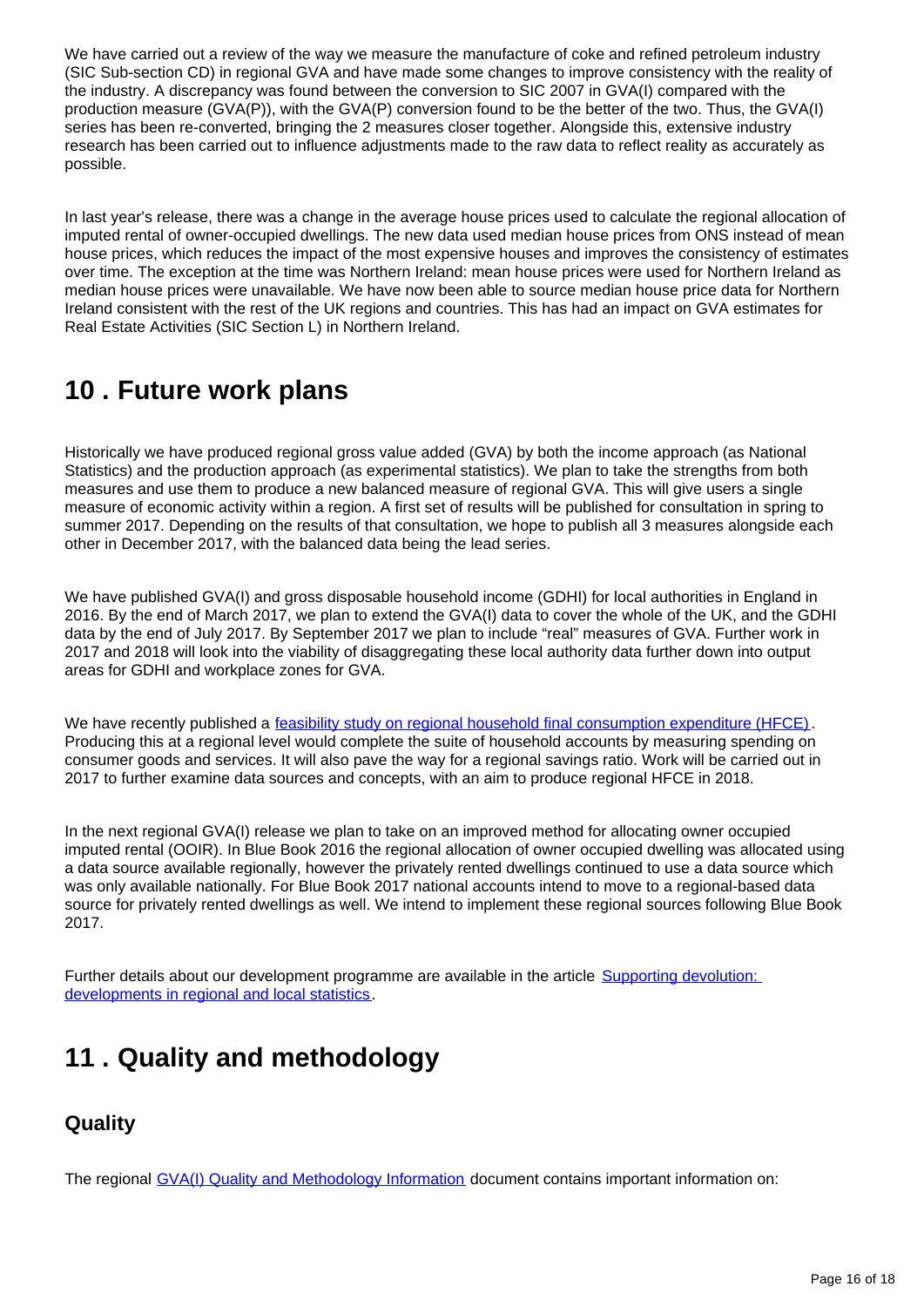- the strengths and limitations of the data
- the quality of the output: including the accuracy of the data, how it compares with related data
- uses and users
- how the output was created

Figures for 2015 are provisional as national estimates have not been through Supply and Use balancing at the time of this publication. Regional industry estimates for the components of income in 2015 have been calculated by applying growth in GDP(O) industry figures and then constraining these to sum to the income component totals. The figures used in this process are consistent with those published in the National Accounts Blue Book 2016.

The statistical discrepancy is the difference between the sum of the national income components and the definitive national estimate of GVA.

### **Methodology**

Various [guidance and methodology documents](https://www.ons.gov.uk/economy/regionalaccounts/grossdisposablehouseholdincome/methodologies/regionalaccountsuserengagement) relating to regional GVA(I)are available on our website. The [regional accounts methodology guide](https://www.ons.gov.uk/file?uri=/economy/regionalaccounts/grossdisposablehouseholdincome/methodologies/regionalaccounts/regionalaccountsmethodologyguideaugust2016.pdf) provides an overview of the methodology used to compile regional accounts outputs. Quality and methodology information (QMI) reports are available, covering the relevance, accuracy, timeliness, accessibility and coherence of each of the regional accounts outputs. Other historical guidance, methodology and update documents are also available.

### **Revisions**

Revisions to NUTS1, NUTS2 and NUTS3 regional GVA(I) estimates in this statistical bulletin cover the period 1997 to 2014.

Very few statistical revisions arise as a result of errors in the popular sense of the word. All estimates, by definition, are subject to statistical error but in this context the word refers to the uncertainty in any process or calculation that uses sampling, estimation or modelling. Most revisions reflect either the adoption of new statistical techniques or the incorporation of new information which allows the statistical error of previous estimates to be reduced. Only rarely are there avoidable errors such as human or system errors and such mistakes are made clear when they are discovered and corrected.

The main reasons for revisions are detailed in the What's changed in this release? section.

Revisions to GVA estimates for 2014 are shown in table 4. Further detail is available in the [revisions triangles](https://www.ons.gov.uk/file?uri=/economy/grossvalueaddedgva/datasets/regionalgrossvalueaddedincomeapproach/current/gvarevisionstriangles.xls) on our website.